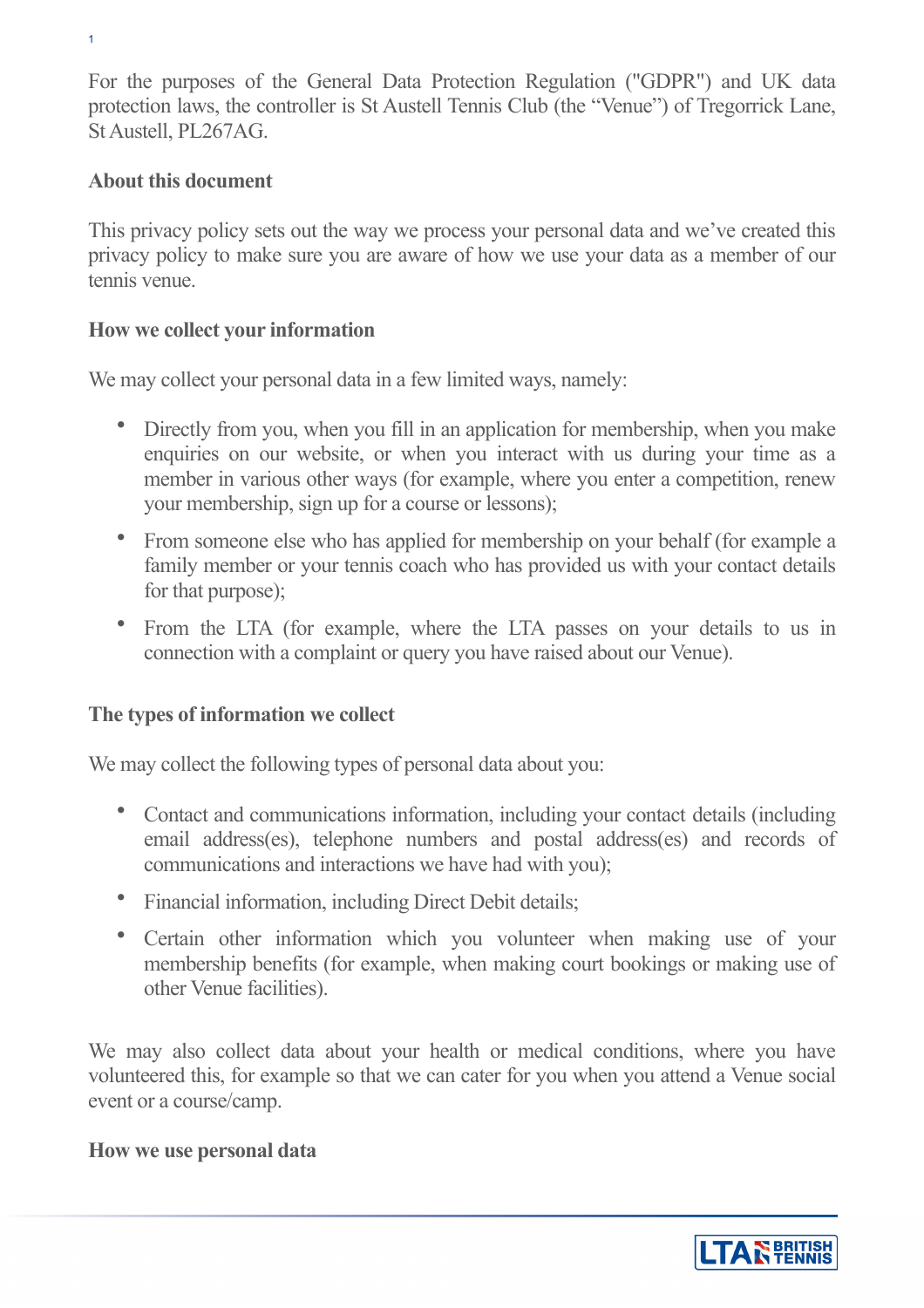Personal data provided to us will be used for the purposes set out at the time of collection and, where relevant, in accordance with any preferences you express.

More generally, we will use your personal data for the following purposes:

- Administration of your Venue membership, including:
	- o informing you about court / facilities opening hours;
	- o taking payment of membership fees;
- Fulfilment of orders for goods and services, including court bookings;
- Administration of the Wimbledon ballot:

where this is necessary for the performance of a contract (including any written terms and conditions relating to your membership) with you;

- Research and statistical analysis about who is playing tennis in our Venue;
- Communication about our Venue activities that we think may be of interest to you;
- Storing your details on the software platform we use for our online Venue member management database;

where this is necessary for our legitimate interests (for example in increasing use of our Venue's facilities and participation in the game generally);

• Promoting our Venue and promoting goods and services of third parties (for example, equipment suppliers, operators of coaching courses, and organisers of tennis events) where we think this will be of interest to you;

where this is necessary for our legitimate interests (or the legitimate interests of a third party), and/or where we have your consent, as applicable.

#### **Your marketing preferences**

We will always respect your wishes in respect of what type of communications you want to receive from us and how you want to receive them. There are some communications, however, that we need to send you regardless of your marketing preferences in order for us

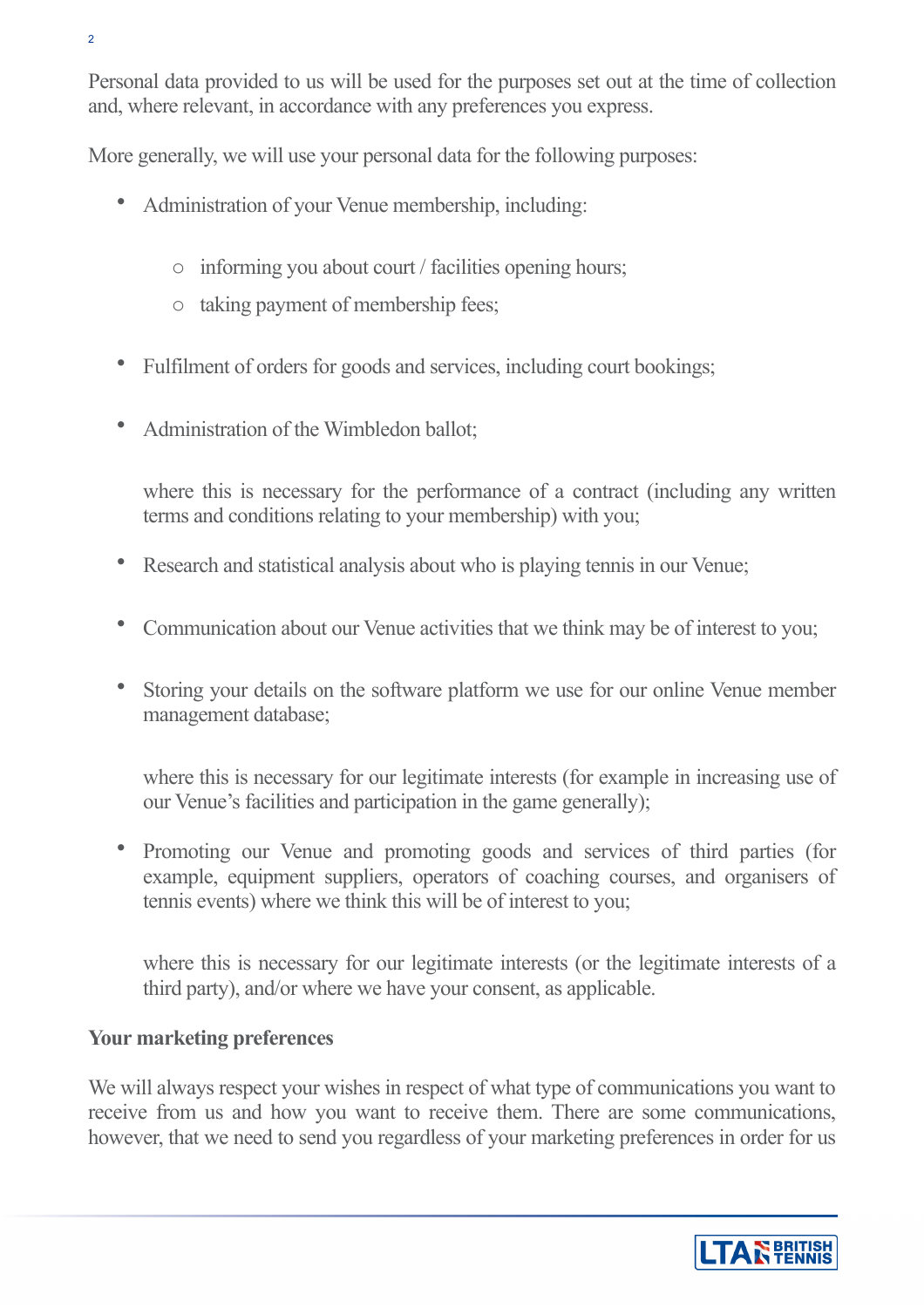to fulfil our contractual obligations to you as a member of our Venue. Examples of these essential service communications are:

- Records of transactions, such as payment receipts or Direct Debit confirmations (as applicable).
- Membership related mailings such as your membership renewal reminder, notices of formal meetings and information about venue closures and holiday opening hours.

You are in control of how we communicate with you. You can update your choices and/or your contact details by contacting us at:

Email: staustelltennis@gmail.com

Post: St Austell Tennis Club, Tregorrick Park, Tregorrick Lane, St Austell, PL26 7AG

# **Sharing your information with others**

We do not sell or share your personal data for other organisations to use other than as set out below.

Personal data collected and processed by us may be shared with the following third parties, where necessary:

- Our employees and volunteers, for the purposes of administering your membership and giving you access to the membership benefits to which you are entitled.
- Our contractors and suppliers, including coaches, any provider of membership management services

## **How long your information is kept**

We keep your personal data only for as long as necessary for each purpose we use it. For most membership data, this means we retain it for so long as you have a valid Venue membership and for a period of six years after your last interaction with us (for accounting, tax reporting and record-keeping purposes).

# **Your rights**

Under certain circumstances, by law you have the right to:

- Request access to your personal data (commonly known as a "data subject access request"). This enables you to receive a copy of the personal data we hold about you and to check that we are lawfully processing it.
- Request correction of the personal data that we hold about you. This enables you to have any incomplete or inaccurate information we hold about you corrected.